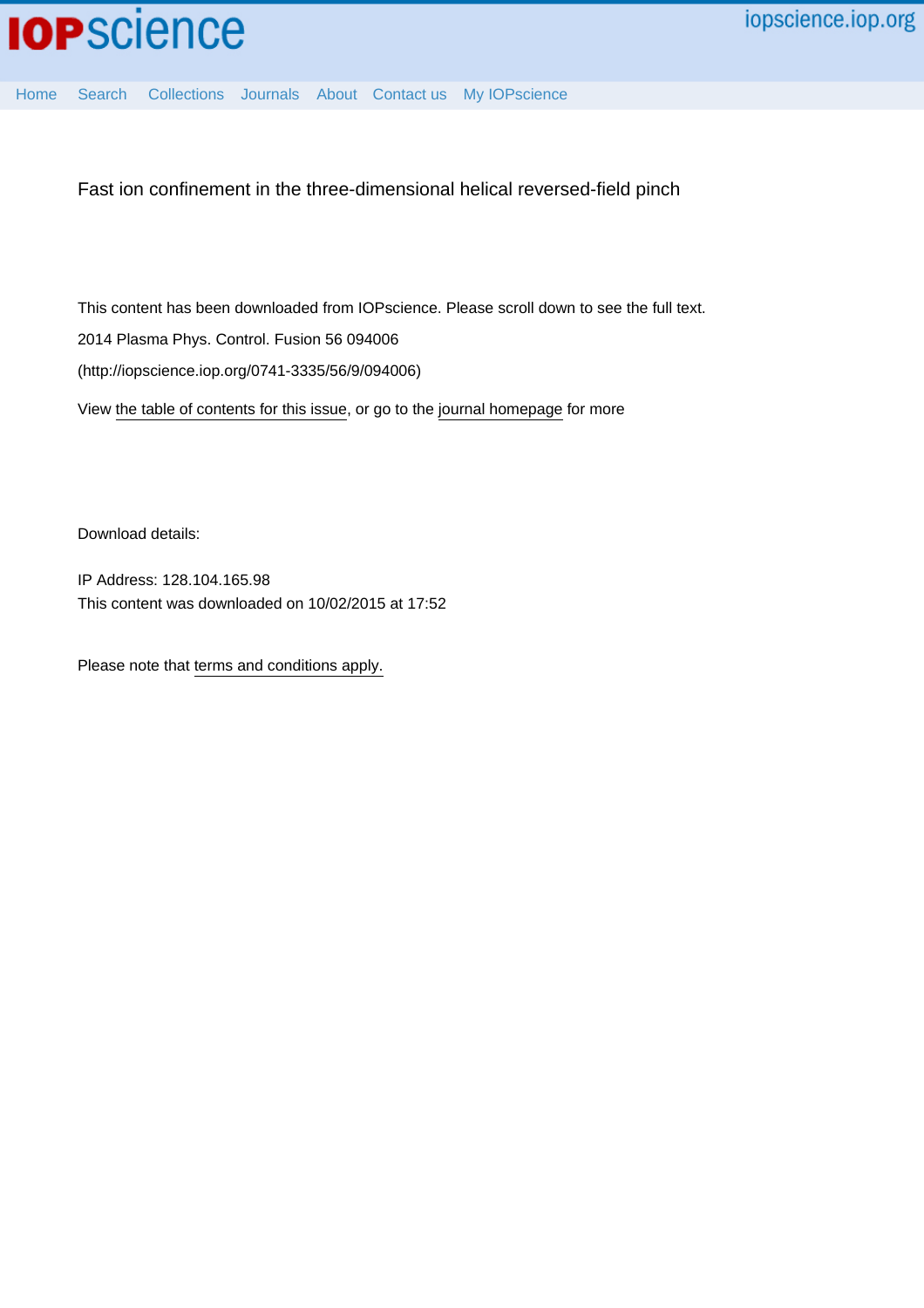Plasma Phys. Control. Fusion 56 (2014) 094006 (7pp) [doi:10.1088/0741-3335/56/9/094006](http://dx.doi.org/10.1088/0741-3335/56/9/094006)

# **Fast ion confinement in the three-dimensional helical reversed-field pinch**

# **J K Anderson<sup>1</sup>, W Capecchi<sup>1</sup>, S Eilerman<sup>1</sup>, J J Koliner<sup>1</sup>, M D Nornberg<sup>1</sup>, J A Reusch**1**, J S Sarff**<sup>1</sup> **and L Lin**<sup>2</sup>

<sup>1</sup> University of Wisconsin, Department of Physics, Madison WI, USA <sup>2</sup> University of California- Los Angeles, Department of Physics, Los Angeles CA, USA

E-mail: [jkanders@wisc.edu](mailto: jkanders@wisc.edu)

Received 31 December 2013, revised 21 March 2014 Accepted for publication 28 March 2014 Published 13 August 2014

#### **Abstract**

Fast ions are well confined in the stochastic magnetic field of the multiple-helicity (MH) reversed-field pinch (RFP), with fast ion confinement times routinely a factor of 5 to 10 higher than thermal confinement time. Recent experiments have examined the behavior and confinement of beam-born fast ions in the three-dimensional (3D) helical RFP state. In lower current discharges, where the onset of the helical state is uncertain, high power neutral beam injection (NBI) tends to suppress the transition to the single helicity mode. In high current discharges ( $I_p \sim 0.5$  MA), where the onset of  $n = 5$  single helicity is quite robust, a short blip of NBI is used to probe the confinement of fast ions with minimal perturbation to the 3D equilibrium. The fast ion confinement time is measured to be substantially lower than fast ions in comparable MH RFP states, and there is a strong dependence on the strength of the helical perturbation. The established helical equilibrium is stationary in the laboratory frame but the locking occurs over the entire range of possible phase with respect to the Madison Symmetric Torus vessel. This effectively scans both the location of the NBI with respect to the helical structure and the pitch of the NBI-born fast ions. Fast ion confinement is observed to be insensitive to this angle, and in fact counter-NB injection into quasi-single helicity discharges shows fast ion confinement times similar to co-injection cases, in contrast to the MH RFP, where counter-injected fast ion confinement time is substantially lower.

Keywords: fast ion confinement, RFP, quasi-single helicity

(Some figures may appear in colour only in the online journal)

## **1. Introduction**

The confinement of fast ions is critical for any magnetic fusion concept as plasma self-heating is essential for a burning plasma. While well studied in the tokamak [\[1\]](#page-6-0), stellarator [\[2\]](#page-6-0) and ST [\[3\]](#page-6-0), the confinement of fast ions in the reversed-field pinch (RFP) configuration is still in its initial exploration. Fast ions are observed to be very well confined in the stochastic magnetic field of the RFP  $[4, 5]$  $[4, 5]$  $[4, 5]$  by comparison of the d–d fusion rate following a blip of neutral beam injection (NBI). The measured fusion neutron flux decay approaches that expected from classical slowing alone, and implies fast particle confinement times more than an order of magnitude above thermal particle confinement time. This remarkable result is due to the fast ion's insensitivity to multiple tearing modes' magnetic fluctuations that govern thermal transport.

A second fascinating observation of the RFP plasma is a spontaneous self-organization to a three-dimensional (3D) state dominated by a single helical perturbation [\[6,](#page-6-0) [7\]](#page-6-0) referred to in this work as quasi-single helicity (QSH). The transition tends to occur in plasmas with lower resistive dissipation, found in higher plasma current, lower density discharges [\[8\]](#page-6-0). This transition and consequential helical equilibrium has received a good deal of attention, and in particular has spurred collaboration between physicists in the stellarator and RFP communities. As the likelihood of this state increases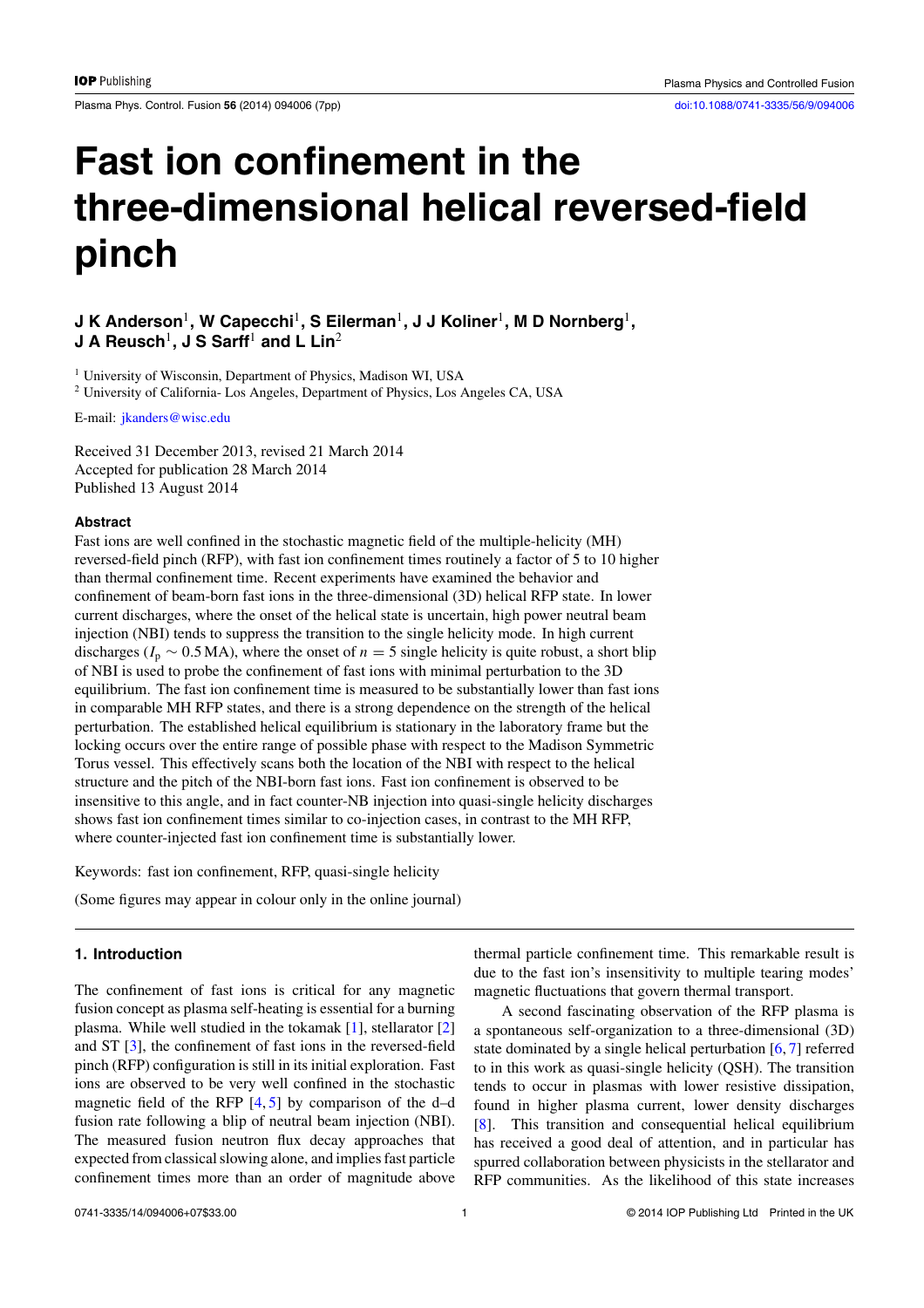with plasma current, it could be expected to be an important consideration of the envisioned next step, higher current RFPs.

In this work, we document a pair of new observations from neutral beam injection into QSH RFP discharges. In section 2, we discuss the first measurement of fast ion confinement in the 3D, helical RFP. A beam blip technique [\[9\]](#page-6-0) is again employed, keeping the number of fast ions small and non-perturbative. The fast ions do not approach the classical confinement limit in this case; there is a factor of about 20 reduction in fast ion confinement time from the multiple helicity (MH) to QSH state.

In section [3,](#page-5-0) we consider the effect of a large fast ion population in the discharges conducive to transition to a QSH state. While there is a solid empirical understanding of the proper conditions to trigger a QSH transition, the detailed physics are not understood [\[10\]](#page-7-0). High power neutral beam injection tends to suppress the transition to QSH in marginal target discharges; this is likely related to a prior observation of core-most tearing amplitude being suppressed by NBI in the RFP [\[11\]](#page-7-0).

#### **2. Fast ion confinement in 3D RFP state**

Routine operation of Madison Symmetric Torus (MST) [\[12\]](#page-7-0) includes plasma current up to 500 kA, with a range of lineaveraged electron density of  $0.5-2.0\times10^{13}$  cm<sup>-3</sup>. The toroidal magnetic field at the wall is a boundary condition which can be finely controlled to enable operation with  $q(a)$  between  $-.15$ and zero. In figure 1, a representative *q* profile is shown for a  $q(a) = 0$  discharge (solid line), and illustrates the spectra of dominant resonant tearing modes, which govern much of the macroscopic plasma dynamics [\[13\]](#page-7-0). Magnetic islands of finite width (set by strength of the local radial magnetic field perturbation) can overlap and cause field lines (and magnetized particle orbits) to become stochastic. Discharges with substantially reversed  $q(a)$  often exclude the  $q = 1/5$ resonance which exists as the core-most mode in this example.

Fast ions (in low concentration) are observed to be much better confined than thermal particles in the standard RFP as the finite guiding center drifts move the fast ions to a different rotational transform. This affects the fast ion interaction with magnetic fluctuations [\[14\]](#page-7-0). The effective fast ion safety factor,  $q_{\rm fi} = \frac{\omega_\phi}{\omega_\theta} = \frac{rv_\phi}{Rv_\theta}$ , is the ratio of the fast ion toroidal and poloidal guiding center orbit frequencies and is analogous to the magnetic q ( $q<sub>MHD</sub>$ ) profile for identification of resonances. Plotted in dashed lines in figure 1 are  $q<sub>fi</sub>$  for co- (red) and counter- (blue) injected 25 kV NBI ions (pitch = *.*8). The analogous fast ion guiding center islands, and island widths, are set by the radial velocity perturbation at the rational surface in the  $q<sub>fi</sub>$  profile. This is related to the magnetic perturbation of the same helicity, but as the radius of resonant interaction is removed from the magnetic resonance, the magnetic fluctuation strength is lower.

In particular, for co-injected fast ions  $q<sub>fi</sub>$  is shifted upward from *q*MHD, leading to an outward shift of the resonant surfaces identified in the  $q<sub>MHD</sub>$  profile. This also makes the core-most  $m = 1$  fast ion rational surface correspond to  $n = 4$ —a helicity without a corresponding resonant magnetic perturbation within the plasma. There is also a substantial radial domain in the core



**Figure 1.** An example safety factor profile with  $q(a) = 0$  in an axisymmetric MST discharge is plotted in black, with locations of rational surfaces where tearing modes with  $m = 1$  and varying n resonantly exist. The  $q(a) = 0$  boundary condition is achieved by applying zero toroidal magnetic field current. In this case  $q(0) > 1/5$ , making the  $m = 1$ ,  $n = 5$  mode the core-most resonant tearing mode. Also plotted are the effective fast ion guiding center *q* profiles,  $q_{\rm fi} = r v_{\phi}/R v_{\theta}$  for co- and counter-injected 25 kV fast ions which illustrate a substantial deviation from magnetized particles due to the large drift.

free of ion guiding center resonances. These features make core-localized fast ions insensitive to the stochastic magnetic transport, rendering them nearly classically confined. As the fast ions slow,  $\Delta q = q_f - q_{\text{MHD}}$  decreases; eventually the fast ion resonances overlap with magnetic resonances causing the particle orbits to become radially stochastic.

The counter injection case has a reduced  $q<sub>fi</sub>$  with respect to *q*MHD. This leads to more closely spaced rational surfaces, all of which have resonant magnetic perturbations within the plasma. As the relevant helicity magnetic perturbation at the fast ion rational surface is reduced from its maximum value (found at higher radius at the resonant surface in  $q<sub>MHD</sub>$  [\[15\]](#page-7-0)), the counter-injected fast ions are still better confined than thermal particles, however there is no region in which radially unperturbed fast ion orbits are expected.

Fast ion confinement phenomenology is different in the QSH RFP. The transition to QSH occurs most robustly at high Lundquist number, achieved in practice by high plasma current and low electron density, resulting in maximum magnetic field strength and lowest plasma resistivity. Additionally, the transition to QSH occurs with a low degree of toroidal field reversal. It is most commonly observed in MST with zero field reversal,  $q(a) = 0$ , as illustrated in figure 1. The aspect ratio of MST dictates that the  $n = 5$  toroidal mode is the coremost resonant  $m = 1$  mode in these cases, and the observed QSH state in MST is distinctly  $n = 5$  in character.

In figure [2,](#page-3-0) a typical discharge and experimental technique for measuring fast ion confinement are illustrated. figure  $2(a)$  $2(a)$  shows the plasma current of about 500 kA, near the MST maximum, and three short blips of 25 kV deuterium NBI. This keeps the total fast ion content low to avoid perturbations to the equilibrium or destabilizing energetic particle driven modes. Figure  $2(b)$  $2(b)$  shows the necessary time resolved kinetic measurements of line integrated electron density (interferometry) and core electron temperature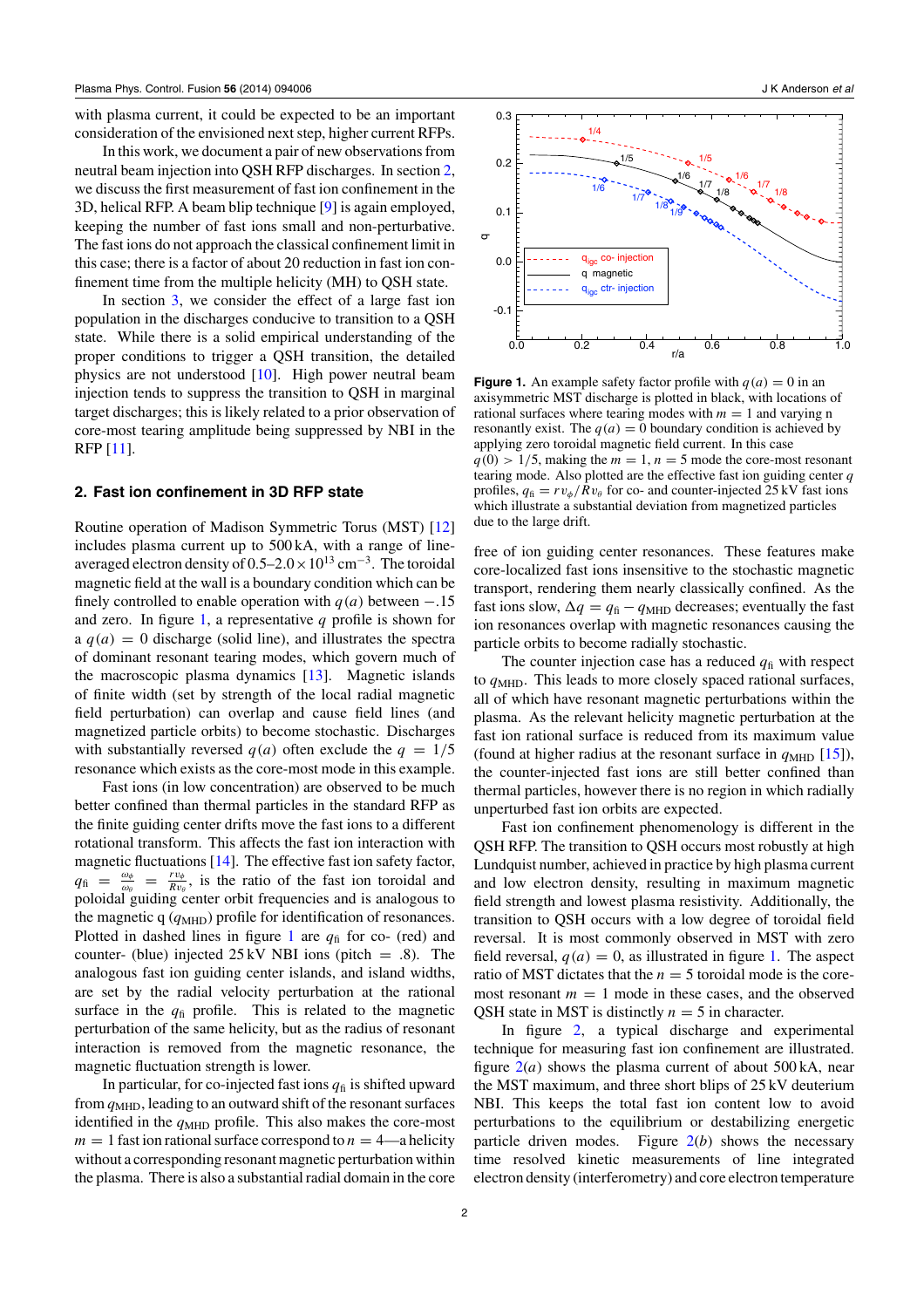<span id="page-3-0"></span>

**Figure 2.** Typical discharge where fast ion confinement is measured in the RFP QSH state. Plots versus time are shown of: (*a*) plasma current and NBI power; (*b*) line-averaged electron density and core electron temperature; (*c*) edge-measured magnetic activity, which identifies transitions to/from QSH state; (*d*) beam–target neutron flux, from which fast ion confinement is inferred.

(Thomson scattering) for computing the classical slowing of the NBI-born fast ions.

In figure  $2(c)$ , the edge-measured magnetic mode amplitudes reveal the signatures of transition to (and relaxation out of) the QSH mode. In this example, there are two transitions into QSH, that occur when the amplitude of the  $n = 5$  mode (red line) grows rapidly and secondary modes (represented by the  $n = 6$  (blue line) and  $n = 7-10$  combined (green line) amplitudes) decrease. At  $t = 27$  ms, a large burst of  $m = 0$  (black line) magnetic activity coincides with a relaxation back to the MH state. Figure  $2(d)$  is a plot of the d– d fusion neutron flux measured by a lead-shielded scintillator and PMT, with three distinct increases due to NBI. Each time the NBI is switched off, the source of fast ions is removed and the neutron flux decays exponentially. The bulk plasma d–d fusion rate in these discharges is below the resolution of the diagnostic. The measured decay of neutron flux  $\tau_n$  is compared with that expected from classical slowing alone  $\tau_{\text{cl}}$ ; any deviation (faster decay) indicates a finite confinement time of the fast ions according to  $1/\tau_n = 1/\tau_{cl} + 1/\tau_{fi}$ . The curves on the third beam blip in figure  $2(d)$  are an example of the fast ion confinement time fitting: the red line is the expected fusion neutron flux decay rate for classical slowing alone; the best fit to the data for this example corresponds to a fast ion confinement time of  $\tau_{\text{fi}} = 1.1 \text{ ms.}$ 

While figure 2(*c*) plots the edge-measured amplitude (in Gauss), a more appropriate measure of the strength of the  $n = 5$  helical perturbation is the ratio of the edge-measured amplitude to the edge magnetic field strength (proportional to the plasma current). With this metric, it is possible to compare between discharges with slightly different plasma current, and to include time points in the initial stages of the current ramp down that marks the end of the discharge (note  $I_p$  is decreasing at the time of third blip in figure  $2(a)$ ).

The beam is programmed to blip at particular times in the discharge, far enough apart to allow beam–target fusion



**Figure 3.** Measured fast ion confinement time versus edgemeasured amplitude of  $n = 5$  mode (an indicator of the QSH state). Plotted in red are co-injected fast ions, in blue are counter-injected fast ions. Recall that as the  $n = 5$  mode becomes small, secondary mode amplitudes are larger and magnetic stochasticity is generally enhanced. In the limit of low  $n = 5$  amplitude the fast ion confinement rapidly grows to near classical levels for co-injected ions. Counter-injected fast ions have a much lower confinement time in the stochastic RFP. In the QSH state, note the similarity between co- and counter-injected fast ions at a given mode amplitude.

neutrons to vanish before the next pulse, and is repeated over many discharges. The discharges have slightly different plasma current (between 460 and 510 kA at the beam blip), and slightly varied  $q(a)$  (between  $-.008$  and 0). By changing these plasma parameters, the normalized strength of the helical perturbation is swept over a wide range. The measured fast ion confinement time versus normalized field strength is plotted in figure 3. The points in red represent injection of fast ions tangentially in the direction of plasma current, while those in blue are counter injected fast ions.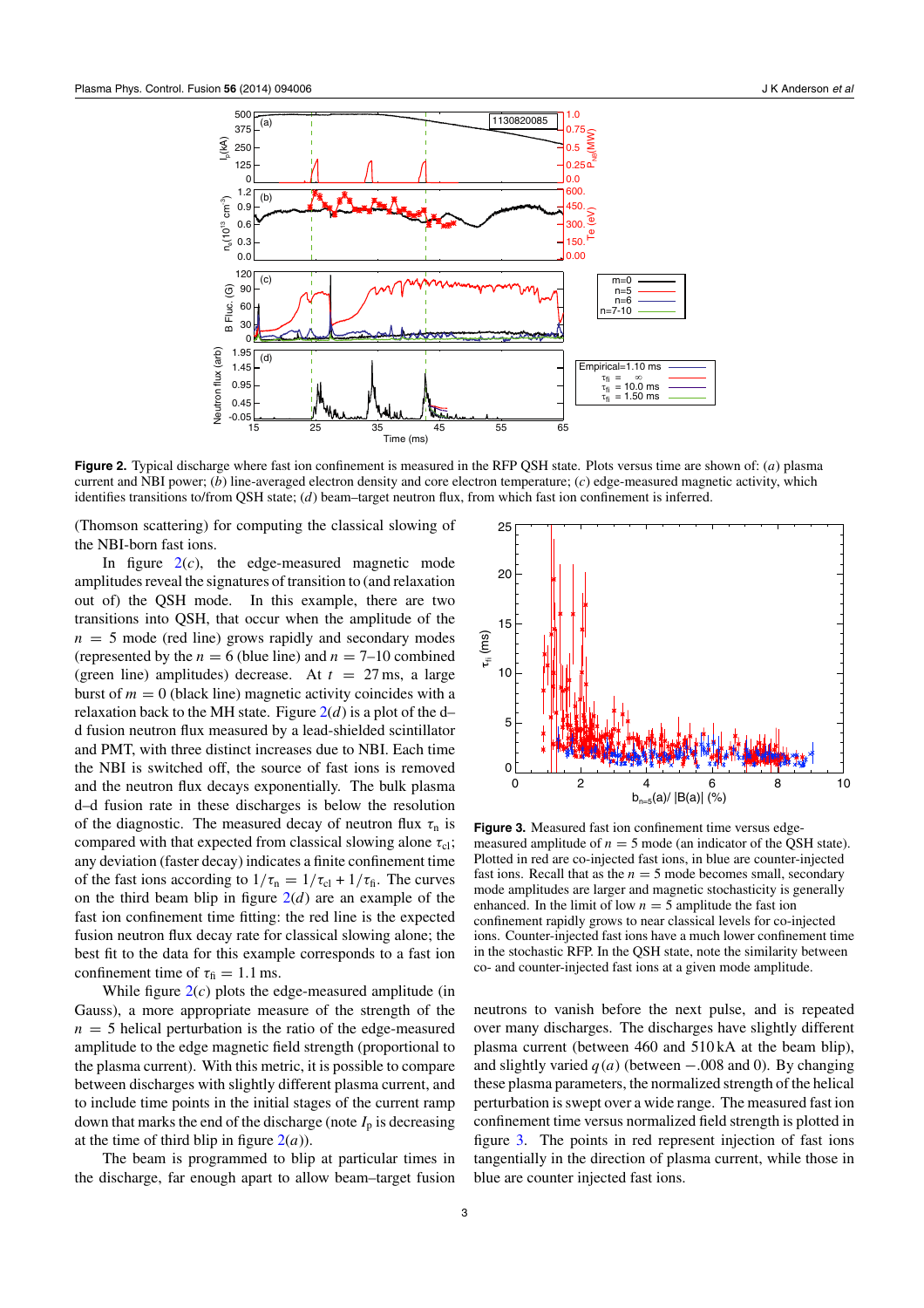<span id="page-4-0"></span>

**Figure 4.** Measured fast ion confinement time (co-injected fast ions) versus phase of  $n = 5$  mode at a particular  $n = 5$  amplitude of 7.5% of  $|B(a)|$ . As the structure locks in the laboratory frame at random angles, this is an effective scan of the tangential NBI location with respect to the helical plasma equilibrium and initial pitch angle distribution of fast ions. Fast ion confinement is not sensitive to pitch in the QSH state.

There are several observations to draw from the data. Consider first the co-injected ions. At low values of  $n = 5$ helical perturbation, around 1% or less, the measured fast ion confinement time rapidly increases toward classical values as previously reported [\[4,](#page-6-0) [5\]](#page-6-0). However, as the helical perturbation becomes significant, the fast ion confinement time falls roughly obeying a  $\tau_{\rm fi} \propto 1/\tilde{b}$  dependence. Although there is a large uncertainty in each measured point and considerable scatter in the data, it is clear that a change occurs with the growth of a helical perturbation.

The stark difference between co-injected and counterinjected fast ions in the stochastic field disappears in the QSH state. There is no distinguishable co- versus counterdifference in the measured fast ion confinement time in the well-established QSH state  $(b_{n=5}/|B(a)| > 5\%)$ .

During (or sometimes before) the transition to QSH, the  $n = 5$  deformation locks in the laboratory frame with a random phase. The range of locking phases covers all angles with respect to the MST vessel and NBI. This effectively scans the location of the NBI and the core-localized initial pitch of the injected fast ions. A subset of the co-injected data from figure [3](#page-3-0) with  $7\% < b_{n=5}/|B(a)| < 8\%$  is re-examined as a function of the helical mode phase angle and plotted in figure 4. There is no noticeable effect of the  $n = 5$  phase (initial fast ion pitch) on the fast ion confinement time. This observation reinforces the co-/counter-injected fast ion time equality (figure [3\)](#page-3-0) and implies no  $\tau_{\text{fi}}$  dependence on pitch.

In figure 5, we consider a second example of NBI into a discharge conducive to transitioning to QSH. In this case, a 20 ms pulse of deuterium NBI (at nearly 0.8 MW injected) starts as the  $n = 5$  mode begins to grow (indicative of transition into QSH). Figure  $5(a)$  is the plasma current and NB power,  $5(b)$  is the electron density and  $D_\alpha$  emission (a signal related to neutral density within the plasma), and 5(*c*) shows the magnetic



**Figure 5.** Example of full 20 ms pulse of deuterium NBI into a discharge conducive to QSH transition. In (*a*), the plasma current and neutral beam power; (*b*) the electron density and  $D_{\alpha}$  emission; (*c*) the  $n = 5$ ,  $n = 6$  and  $m = 0$  magnetic activity; (*d*) the measured and simple model predicted d–d fusion neutron flux; and (*e*) the energy distribution of core-localized, high pitch ions are plotted.

activity of the dominant  $n = 5$  (red line), the secondary  $n = 6$ (blue line) and the  $m = 0$  (black line) modes. The neutron flux in  $5(d)$  is plotted in black with a predicted neutron flux (red) from a very simple analysis. The fusion neutron rate

$$
\Gamma_{\rm n} = n_{\rm f} n_{\rm i} < \sigma v >_{\rm d-d} \tag{1}
$$

is proportional to fast ion density  $n_f$ , the bulk ion density  $n_i$ , and the fusion reaction rate  $\langle \sigma v \rangle$  which is a strong function of the fast ion energy. The classical slowing time is over 20 ms for these plasma conditions, and is much longer than the measured fast particle confinement times above. Hence, for this simple estimate we assume all ions remain at the injected energy. The density of fast ions within the plasma is a balance between the source and loss rates

$$
\frac{\partial n_{\rm f}}{\partial t} \propto I_{\rm NBI} - \frac{n_{\rm f}}{\tau_{\rm fi}}.\tag{2}
$$

The red line in figure  $5(d)$  uses a single proportionality constant, the measured beam current, and a dynamic fast ion confinement time of  $\tau_{\text{fi}} = \frac{10 \text{ ms}}{\bar{b}_{n=5}[\%]}$ , yielding a 1ms confinement time at  $n = 5$  amplitude of 10%. This assumption matches the asymptotic dependence gleaned from figure [3.](#page-3-0) Finally in figure 5(*e*) the time dependent energy distribution of fast ions is plotted, measured by a tangential viewing neutral particle analyzer (NPA) [\[16\]](#page-7-0) which relies on charge exchange with background neutrals to liberate the core-localized, high pitch fast ions [\[17\]](#page-7-0). This serves to justify the assumption of fast ions remaining at the injection energy of 25 kV, noting that there is little signal for significantly slowed particles; the lower band of signal corresponds to the half energy component of injected ions. Furthermore, there is a very rapid drop in measured NPA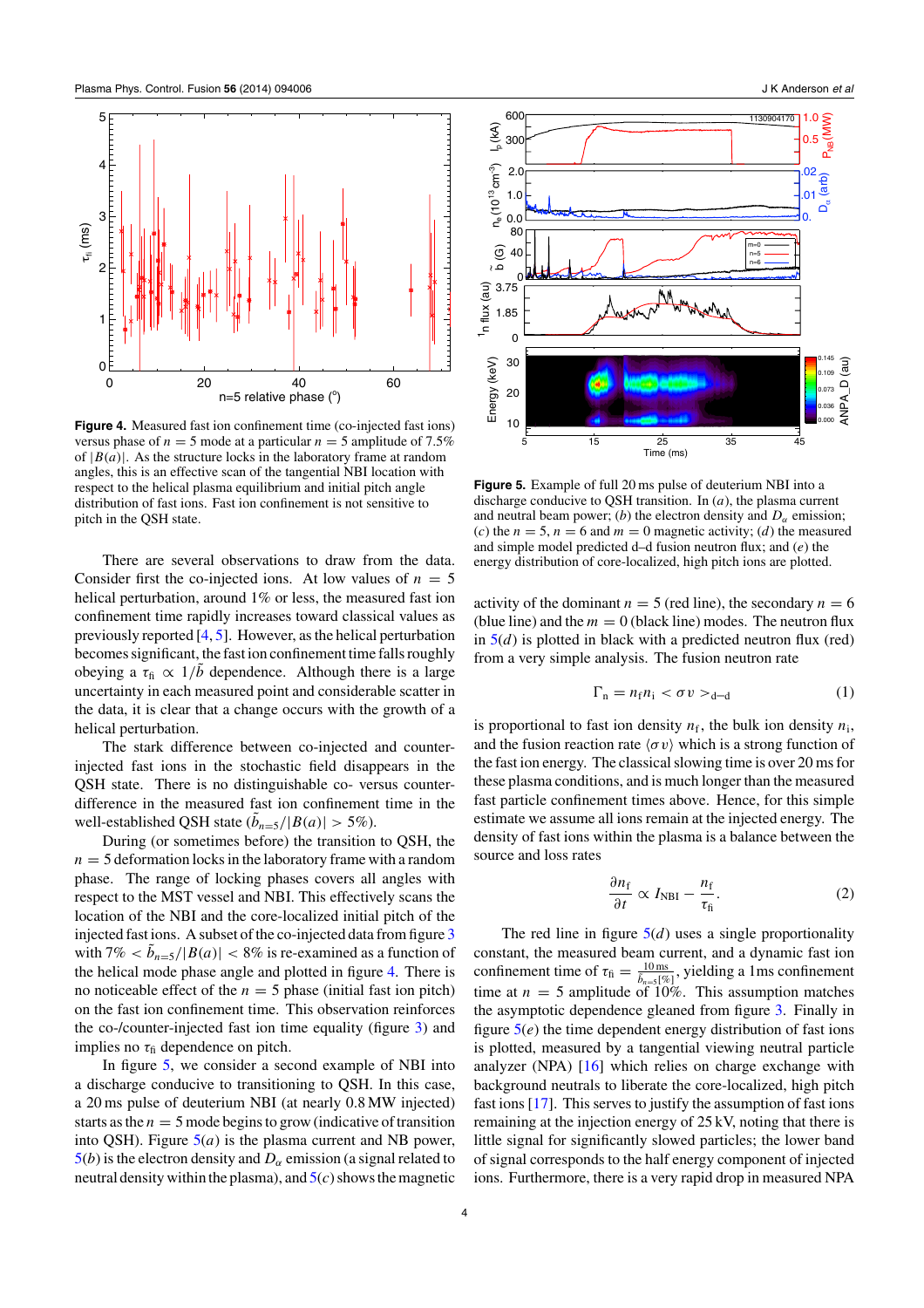<span id="page-5-0"></span>flux at the onset of QSH; this is due to both a drop in fast ion content and an abrupt change in the magnetic topology (and pitch of the magnetic field lines intersecting the NPA line of sight) at the QSH transition. These data are another clear indicator in the change in fast particle behavior in the QSH RFP state.

Figure  $5(d)$  $5(d)$  is not a measurement of fast ion confinement; rather it is utilizing the confinement measurements above. It is important to reiterate that the fast ion confinement times are measured at low fast ion concentrations from the beam blip technique. If allowed to reach a high density, energetic ions can excite instabilities that greatly enhance their radial transport [\[18,](#page-7-0) [19\]](#page-7-0) and can alter the equilibrium. The latter point is investigated further in the next section.

#### **3. Fast ion suppression of QSH transition**

The physics of the transitions between axisymmetric and QSH states (in both directions) of the RFP is not fully understood, but the transition into QSH can be encouraged by pushing toward high plasma current at low density and weak edge toroidal magnetic field. Neutral beam injection alters the balance of the competing factors for this transition.

While figure [5](#page-4-0) is an example of a transition to QSH during NBI at 500 kA, the likelihood is substantially reduced by NBI. The effect of NBI is most easily seen by targeting plasmas with more marginal transition conditions by lowering the plasma current. Figure  $6(a)$  is a typical example of NBI into a 450 kA discharge, with 6(*b*) showing the line-averaged electron density (again at the lower end of the MST operating range). The transition to QSH (or rather, the *first* transition to QSH in this discharge) occurs immediately following beam turn-off. This behavior is quite common, as illustrated in the set of histograms in figure [7.](#page-6-0)

In figures  $7(a)$  $7(a)$  and (*b*), a set of 300 kA discharges is investigated for the time of the first transition into QSH with and without NBI. While 300 kA plasma current only makes for marginal transition to QSH (the non-NBI set fails to make the transition at any point in the discharge about 10% of the time) the effect of the beam is obvious. While a substantial number of transitions occur during the 15–35 ms time period without the beam, figure  $7(b)$  $7(b)$  shows that NBI, which is active during  $t = 15-35$  ms, suppresses the transition. In figures  $7(c)$  $7(c)$  and (*d*), the experiment is repeated at a higher current of 450 kA; here the non-NBI case transitions to QSH 100% of the time in the set of discharges studied, with the first onset occurring with a normal distribution about 22 ms (approximately). The effect of NBI in this higher current case is not to completely suppress the transition, but to delay the onset, with a significant increase in the number of transitions following NBI turn-off.

Without detailed understanding of the mechanism governing transition to QSH, it is provocative to bring up another effect of NBI in the RFP. Further reduction of plasma current and a slightly higher electron density avoids transitions to the QSH state altogether, and a collection of such discharges (many similar discharges, both with and without NBI, are averaged together) is shown in figure [8.](#page-6-0) The plasma current and NBI power are in figure  $8(a)$  $8(a)$ ; in figure  $8(b)$  the fusion



**Figure 6.** Typical example of delayed QSH onset by NBI. In panel (*a*), the plasma current and NBI power are shown; in (*b*) the line-averaged electron density, and in  $(c)$  the  $n = 5$  mode amplitude is measured. The transition to QSH is indicated by the rapid growth in the  $n = 5$  amplitude; in this typical case the transition is delayed until NBI turns off.

neutron flux for the NBI-injected set of shots is plotted in red (the neutron measurement is zero for the non-NBI cases), and the amplitude of the core-most tearing mode is plotted in figure  $8(c)$  $8(c)$ . The non-NBI discharges (black curve) demonstrate, on average, a very stable value of edgemeasured mode amplitude of about 1% of the equilibrium field strength at the edge. With NBI, the mode amplitude is immediately reduced, and continues to get smaller while the neutron flux (rough measure of total fast ion content) increases rapidly. The mode amplitude is nearly constant after about 2 ms of shrinking, and returns to its non-NBI level after beam turn off. The time scales of the decay of neutron flux and mode amplitude suppression match. These data support the argument that rapid growth of the core-most tearing mode, coupled with a decrease in inter-mode energy transfer, can lead to establishment of the QSH state. However, this problem remains a very interesting and relevant open topic.

#### **4. Discussion**

The MH to QSH transition remains a unique problem to the RFP, but the confinement of fast ions in a 3D field is a topic with connections to other magnetic configurations. There is a well-established knowledge base for transport in stellarators, and, historically, a primary deficiency of stellarators has been elevated transport due to non-axisymmetry [\[20\]](#page-7-0). The recent results of energetic ion transport in the RFP, which avoids the stochasticity-induced Rechester-Rosenbluth-like transport [\[21\]](#page-7-0), may present a new region in parameter space for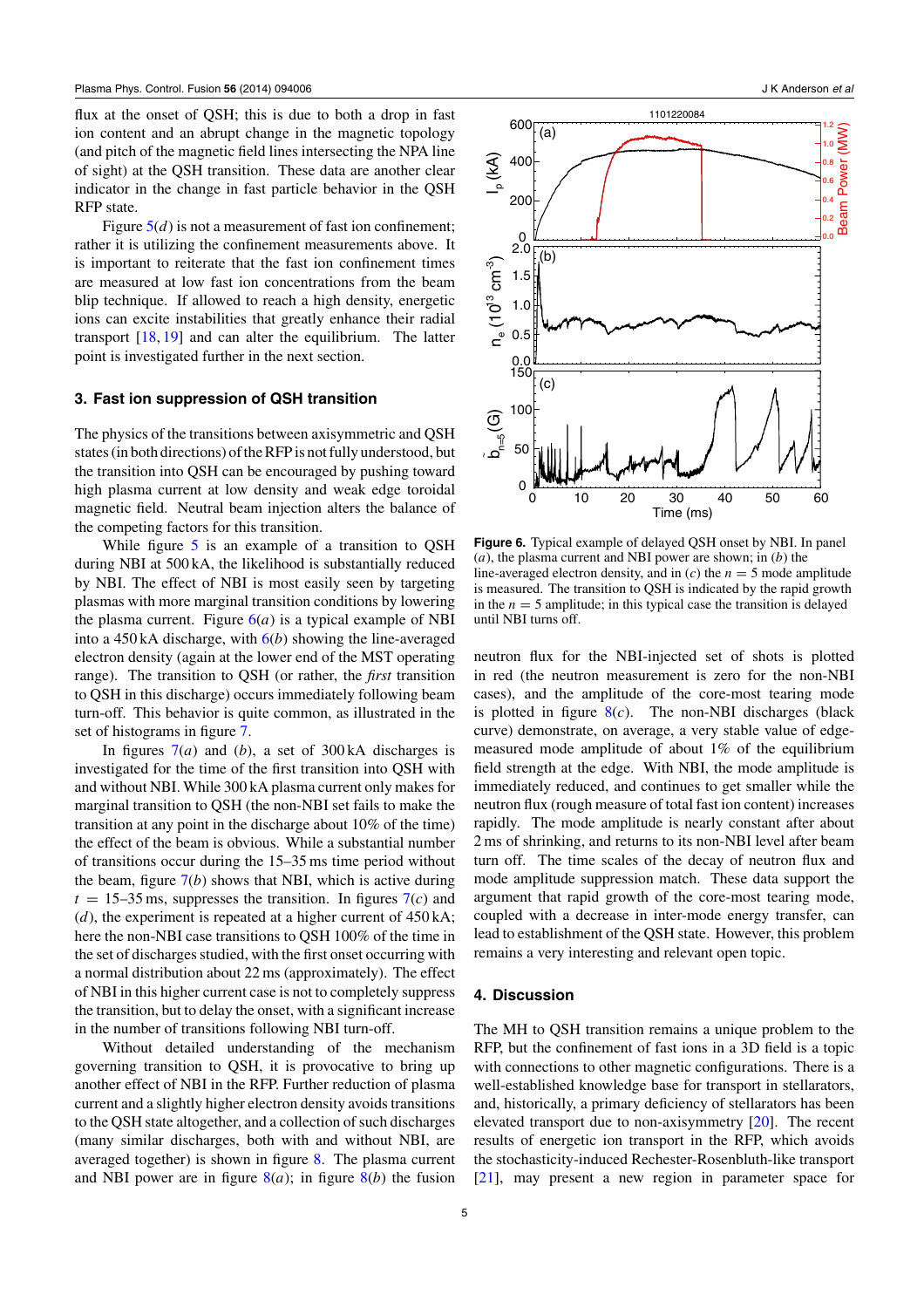<span id="page-6-0"></span>

**Figure 7.** Histograms of the onset of QSH for varying plasma conditions with and without NBI. In (*a*) and (*b*), the QSH onset time in 300 kA plasmas with and without NBI is plotted. The no NBI case is marginally conducive to a QSH transition, with about 90% of the discharges transitioning; in (*b*) the transitions are delayed until after NBI. In the 450 kA case shown in (*c*) and (*d*), the QSH transition without NBI occurs reliably with a normal distribution about  $t = 22$  ms; with NBI the distribution of QSH onset is significantly delayed.



**Figure 8.** NBI affects the core-most tearing amplitude; the effect is most apparent at lower plasma current where there is no transition to QSH. Several discharges, both with and without NBI, are averaged together. Plotted in panel (*a*) is the average plasma current for all discharges along with the NB power for the beam on subset; in panel (*b*) the d–d fusion neutron flux for the beam-on case is plotted in red (the fusion neutron flux for the no-beam case is zero); panel (*c*) plots the  $n = 5$  mode amplitude for the no-beam case in black and the NB-injected case in red. There is a substantial drop in mode amplitude coinciding with NB turn on; a lower mode amplitude is sustained until the beam is turned off, and the amplitude returns to the level of the no-beam case on the same timescale as the neutron flux decay.

study of the non-axisymmetry related transport. Generally, neoclassical effects are ignored in the RFP. It is a newly opened topic, indeed, but investigation of the the 1*/ν* 'superbanana' branch of transport may be important in the RFP, as finite amplitudes of secondary magnetic perturbations may lead to an analogous ripple trapping of fast ions. Furthermore, with the lower collisionality of fast ions, enhanced banana drift may be a significant contributor to the measured radial transport. This mechanism is also driven by the non-axisymmetry factor  $\epsilon_h$ ; its importance relative to other neoclassical transport effects is yet to be studied in the RFP. Orbit modeling of the energetic ions in the 3D QSH-like RFP equilibrium is thus a fascinating and important topic for immediate consideration; this technique has recently been employed for thermal particles in the 3D state of the RFX-mod device [\[22\]](#page-7-0).

## **5. Summary**

Fast ions are well confined in the axisymmetric RFP with modestly stochastic magnetic field. As such, a high concentration of fast ions develops during neutral beam injection and has several effects on the RFP plasma. These include the expected heating and momentum injection, the excitement of energetic ion driven modes, and a reduction of core-most tearing mode amplitude. The presence of fast ions from NBI delays the transition to the QSH state, perhaps indicating a link between core-most tearing mode and the onset of QSH. Once established, the QSH state presents a plasma where fast ion confinement is reduced from the classical levels, but is larger than that expected for stochastic transport (where radial transport is proportional to parallel speed). To date, no interesting energetic ion driven phenomena have been observed in the QSH RFP, likely because the reduction in confinement leads to a smaller fast ion density.

#### **References**

- [1] Heidbrink W W and Sadler G J 1994 *Nucl. Fusion* **34** [535–615](http://dx.doi.org/10.1088/0029-5515/34/4/I07)
- [2] Mynick H E 1993 *Phys. Fluids* B **5** [1471–81](http://dx.doi.org/10.1063/1.860886)
- [3] Akers R J *et al* 2002 *Nucl. Fusion* **42** [122–35](http://dx.doi.org/10.1088/0029-5515/42/2/302)
- [4] Fiksel G, Hudson B, Hartog D J D, Magee R M, O'Connell R, Prager S C, Beklemishev A D, Davydenko V I, Ivanov A A and Tsidulko Y A 2005 *Phys. Rev. Lett.* **95** [125001](http://dx.doi.org/10.1103/PhysRevLett.95.125001)
- [5] Liu D *et al* 2011 *Proc. 5th IAEA Energetic Particle Meeting (Austin, TX)*
- [6] Lorenzini R *et al* 2009 *Nature Phys.* **5** [570–4](http://dx.doi.org/10.1038/nphys1308)
- [7] Bergerson W F *et al* 2011 *Phys. Rev. Lett.* **107** [255001](http://dx.doi.org/10.1103/PhysRevLett.107.255001)
- [8] Martin P *et al* 2000 *Phys. Plasmas* **7** [1984](http://dx.doi.org/10.1063/1.874054)
- [9] Heidbrink W W, Kim J and Groebner R J 1988 *Nucl. Fusion* **28** [1897–901](http://dx.doi.org/10.1088/0029-5515/28/10/018)